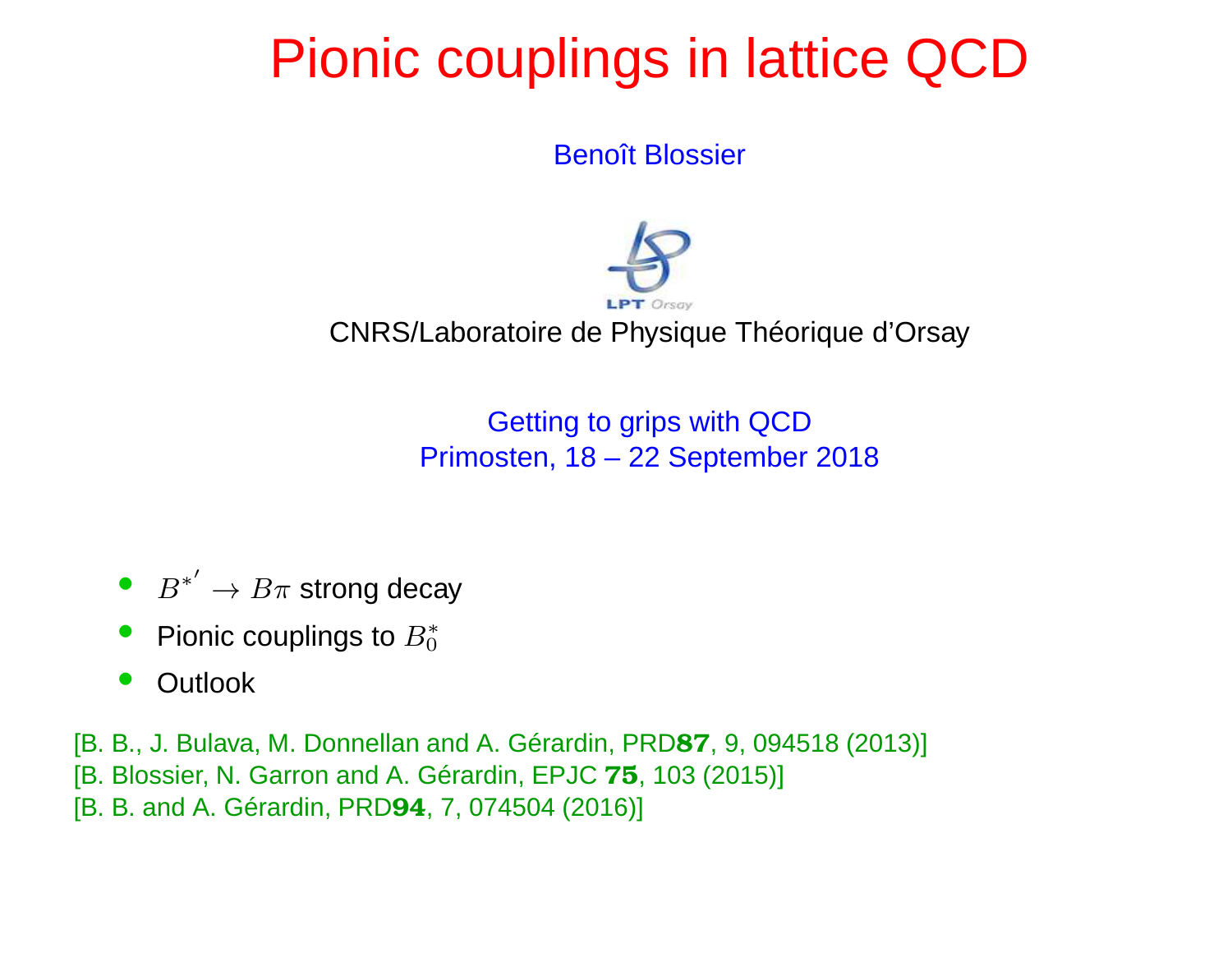### $\, B \,$  meson spectroscopy

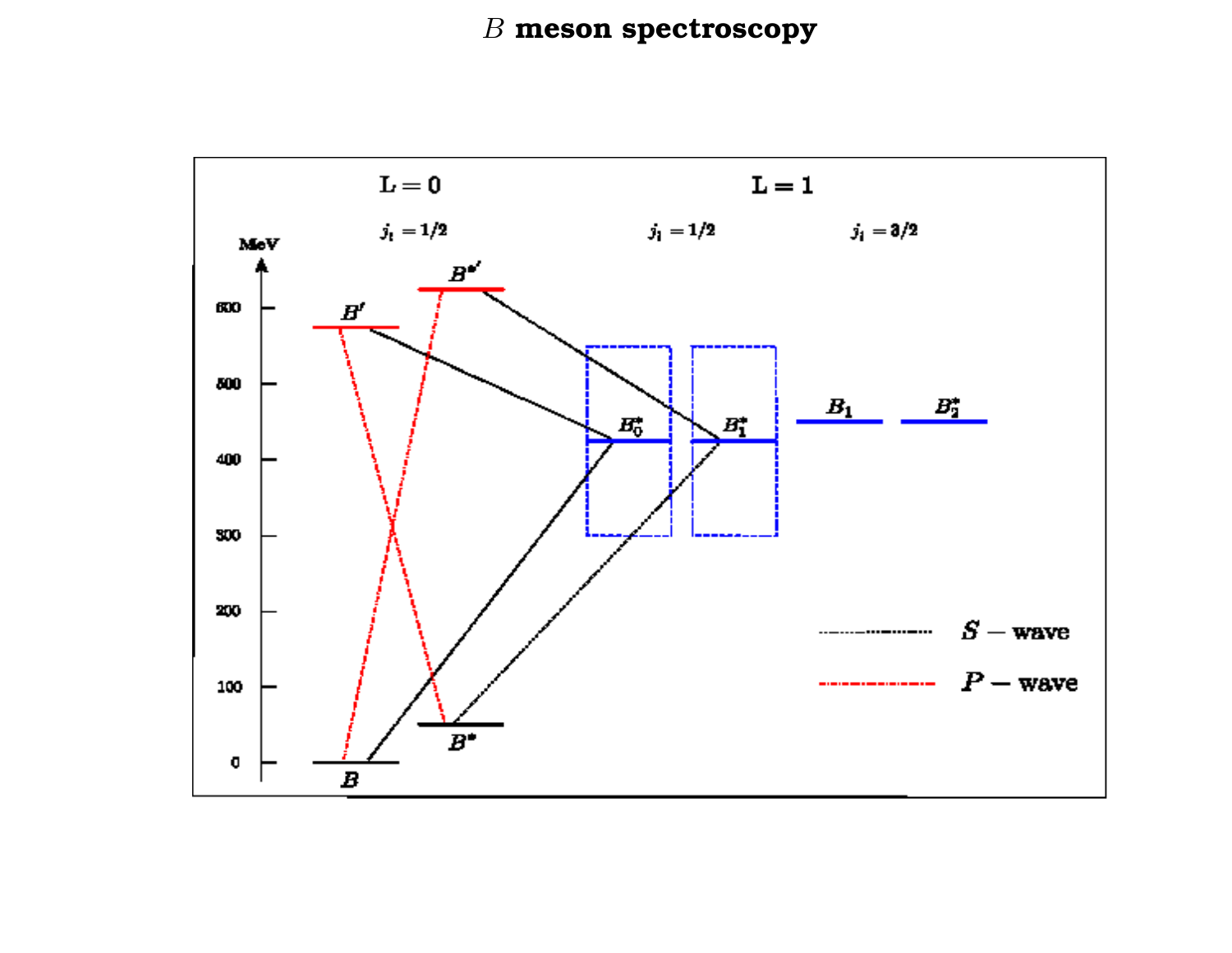# $B^{*'} \to B\pi$  strong decay

 $D^* \to D \pi$ : an ideal process to test analytical computations based on the soft pion theorem



Claim: <sup>a</sup> negative radial excitation contribution to the hadronic side of LCSR might explain the discrepancy between  $g_{D^*D\pi}^{\rm exp}$  and  $g_{D^*D\pi}^{\rm LCSR}$  [D. Becirevic *et al*, '03].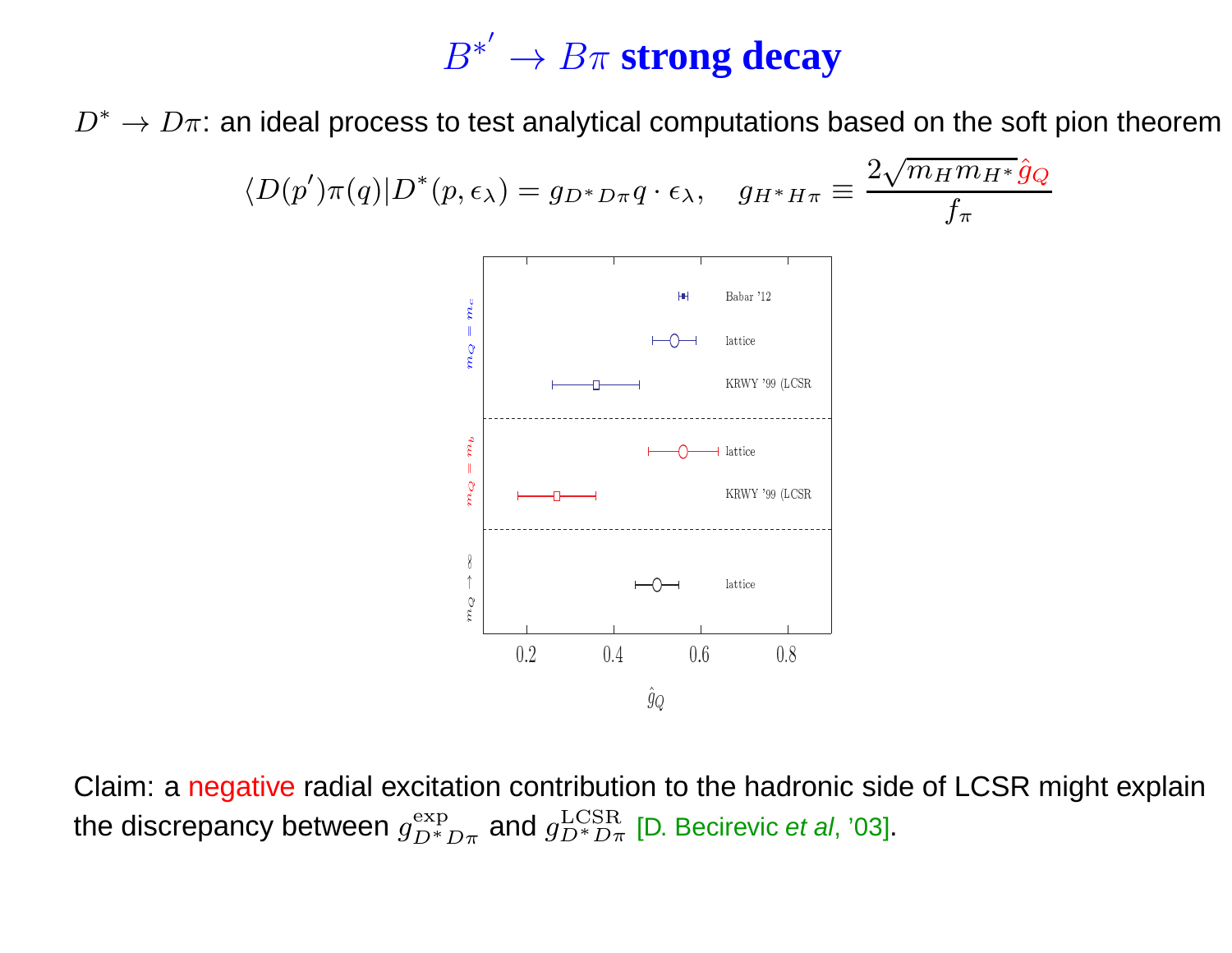Without any radial excitation:

$$
g_{D^*D\pi} = \frac{f(M^2)}{f_D f_{D^*}}
$$

$$
f(M^2) = \frac{m_c^2}{m_D^2 m_{D^*}} f_\pi \phi_\pi (1/2) M^2 \exp\left(\frac{m_D^2 + m_{D^*}^2}{2M^2}\right) \left[e^{-m_c^2/M^2} - e^{-s_0/M^2}\right] + \dots
$$

With radial excitation:

$$
g_{D^*D\pi} = \frac{1}{f_D f_{D^*}} \left[ f(M^2) - R_{D'} \exp\left(-\frac{m_{D'}^2 - m_D^2}{2M^2}\right) - R_{D^{*'}} \exp\left(-\frac{m_{D^{*'}}^2 - m_{D^{*}}^2}{2M^2}\right) \right]
$$

$$
R_{D'} = \left(\frac{m_{D'}}{m_D}\right)^2 f_{D'} f_{D^*} g_{D^*D'\pi} \quad R_{D^{*'}} = \frac{m_{D^{*'}}}{m_{D^*}} f_D f_{D^{*'}} g_{D^{*'}D\pi}
$$

Assuming  $m_{D'} = m_{D^{*\prime}}, f_{D'} = f_{D^{*\prime}}$  and  $g_{D^*D'\pi} = g_{D^{*\prime}D\pi} = g' \colon \frac{R_{D'}}{R_{D^{*\prime}}} = \frac{m_{D^{*\prime}}m_{D^*}}{m_D^2} \frac{f_{D^*}}{f_D}$ 



$$
-0.25 \text{ GeV}^2 < R_{D^{*\prime}} < -0.1 \text{ GeV}^2
$$
  

$$
\implies 17 < g_{D^*D\pi} < 25
$$

Our proposal: check on the lattice that statement in the heavy quark limit.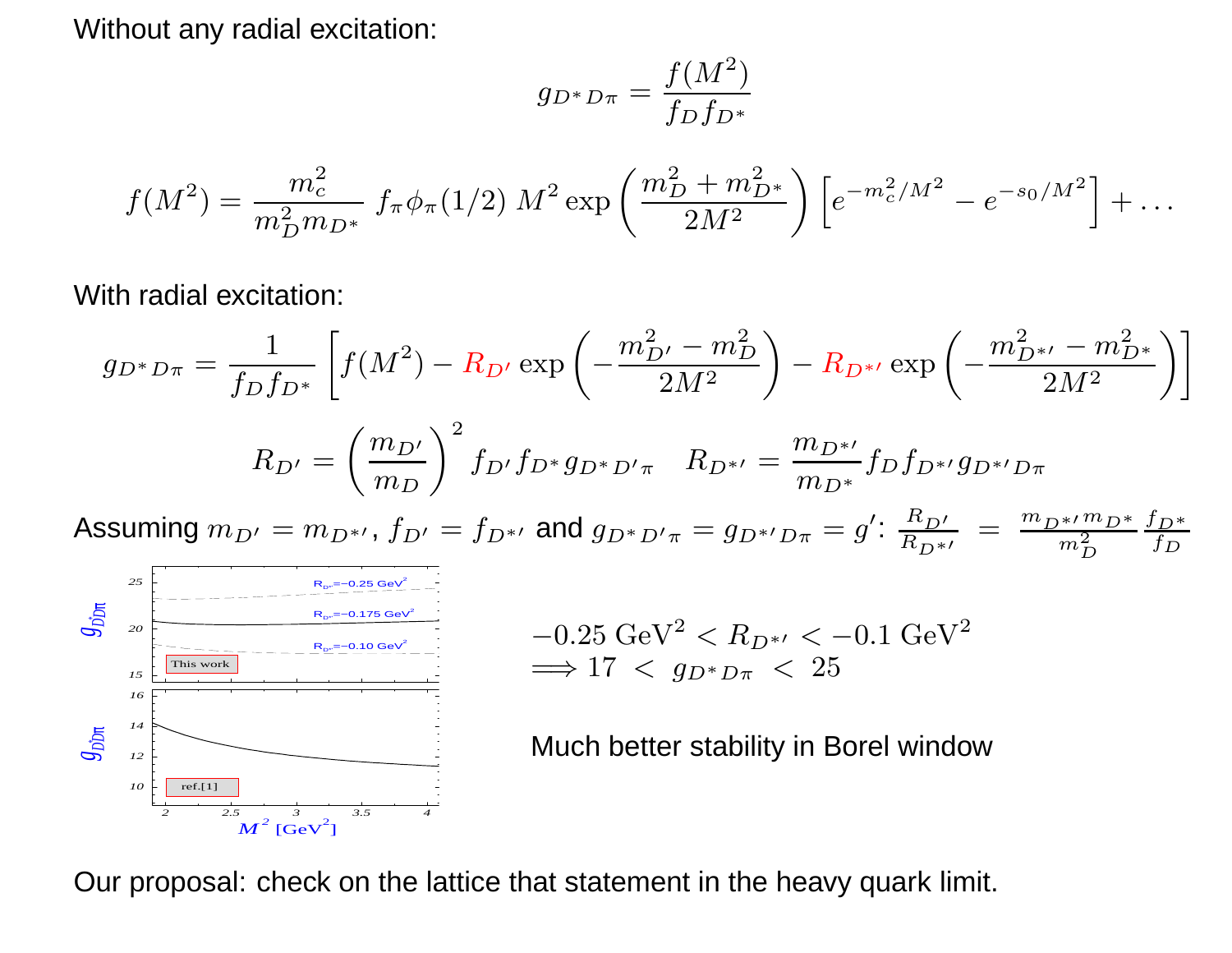#### Heavy Quark Effective Theory

Effective theory "derived" by expanding in  $\Lambda_{QCD}$  $m_{\small Q}$  $\frac{CD}{Q}$  the Lagrangian and currents of QCD.

 $\mathcal{L}_{\rm HQET}=\bar{h}_v(iv\cdot D)h_v+\mathcal{O}(1/m_Q)\equiv\mathcal{L}_{\rm HQET}^{\rm stat}+\mathcal{O}(\Lambda_{\rm QCD}/m_Q)\;\;\;p_Q=m_Q\,v+k$ 

Symmetry SU(2 $\rm N_h$ ) for  $\mathcal{L}_{\rm HQET}^{\rm stat}$ : flavor  $\times$  spin



Heavy-light meson

Atom of hydrogen

$$
L_{\text{HQET}}^{\text{stat, lat.}}: S_h = a^3 \sum_x \bar{h}(x) \left[ h(x) - \mathcal{U}_0^{\dagger}(x - \hat{0}) h(x - \hat{0}) \right]
$$
  
Static propagator: 
$$
\mathcal{S}_h(y, x) = \delta_{\vec{x}\vec{y}} \frac{1 + \gamma^0}{2} P_{\vec{x}}(y^0, x^0), \quad P_{\vec{x}}(y^0, x^0) = \prod_{x^0 - \hat{0}}^{y^0} \mathcal{U}_0^{\dagger}(\vec{x}, t)
$$

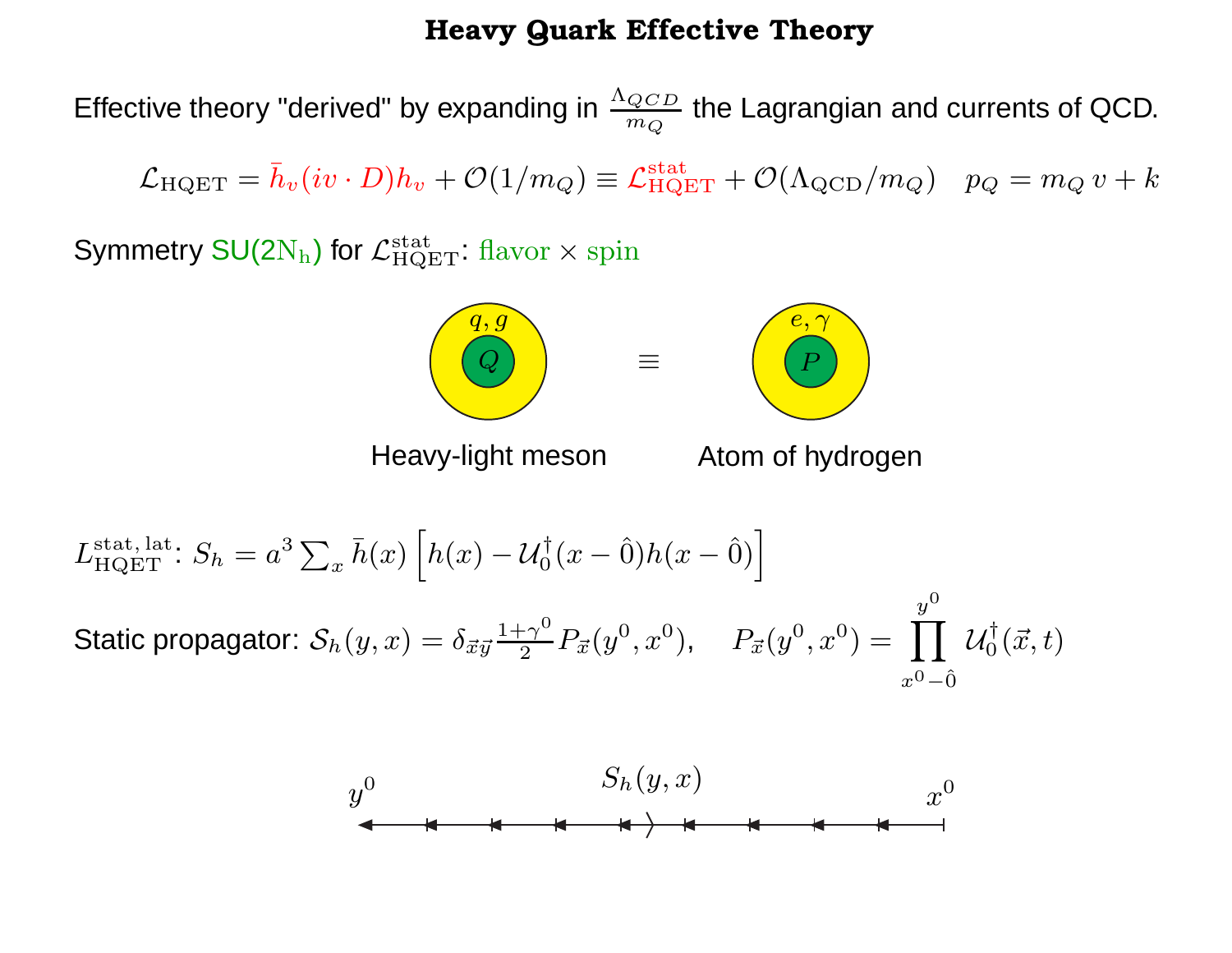#### Static-light meson density distributions to extract pionic couplings

Transition amplitude under interest, with  $q=p'-p$ ,  $\mathcal{A}^{\mu}=$  $T^{mn\,\mu}=\langle B_m(p)|{\cal A}^\mu|B^*_n(p',\lambda)\rangle$  and  $\epsilon_\perp^\mu(p',\lambda)=\epsilon(p',\lambda)^\mu-\frac{\epsilon(p',p')}{q}$  $= \bar{d}\gamma^\mu \gamma_5 u, \nonumber \$  $\langle n^\ast(p^\prime, \lambda)\rangle$  and  $\epsilon_\perp^\mu(p^\prime, \lambda) = \epsilon(p^\prime, \lambda)^\mu - \frac{\epsilon(p^\prime)}{2}$  $\frac{\gamma, \lambda) \cdot q}{q^2} q^{\mu}$  :  $T^{mn\,\mu} \quad = \quad 2 m_{B^*_n}$  $\ _{n}^{\ast}A_{0}^{mn}(q^{2}% ,\theta)$  $\left( \begin{array}{c} 2 \ 1 \end{array} \right)$  $\epsilon(p$  $^{\prime},\lambda)\cdot q$  $\frac{q^2}{q^2}$  q  $\mu^{\mu}+(m_{B_{m}}+m_{B_{m}^{\ast}}% -m_{\mu}+m_{\mu})\mathbb{I}_{m}+m_{\mu}e_{m} \label{eq2}$  $_{n}^{\ast})A_{1}^{mn}(q^{2}% ,\theta)\rightarrow\hat{B}_{n}^{\ast}(\theta)$  $\epsilon$  $_{\perp}^{\mu}$   $(p$  $^{\prime},\lambda)$ 

+ 
$$
A_2^{mn}(q^2) \frac{\epsilon(p', \lambda) \cdot q}{m_{B_m} + m_{B_n^*}} \left[ (p+p')^{\mu} + \frac{m_{B_m}^2 - m_{B_n^*}^2}{q^2} q^{\mu} \right]
$$

With  $\langle B_m(p)|q_\mu\mathcal{A}^\mu|B_n^*$ formula and  $\sum_{\lambda} \epsilon_{\mu}(k,\lambda) \, \epsilon_{\nu}^*(k,\lambda) = -g$  $\langle m_{n}^{*}(p',\lambda)\rangle = 2\, m_{B_{n}^{*}}\, A_{0}^{mn}(q^{2}).$  $^{2})$   $q\cdot\epsilon(p',\lambda)$ , PCAC relation, LSZ reduction  $_{\nu}^{\ast}(k,\lambda)=$  $-g_{\mu\nu}+\frac{k}{\hphantom{1}}$  $\frac{\mu}{\mu}$  $\,k$  $\frac{nv}{2}$  $\frac{\mu}{m^2}$ :

$$
g_{H_n^*H_m\pi} = \frac{2\, m_{H_n^*} A_0^{mn}(0)}{f_\pi} \,, A_0^{mn}(q^2) = - \sum_{\lambda} \frac{\langle H_m(p) | q_\mu \mathcal{A}^\mu | H_n^*(p', \lambda) \rangle}{2m_{H_n^*} q_i} \, \epsilon_i^*(p', \lambda)
$$

Back to the  $x$  space:  $A_0^{mn}(q^2=0) =$  $-\frac{q_0}{q_i}\int d^3r\, f^{(mn)}_{\gamma_0\gamma_5}(\vec{r})\, e^{i\vec{q}\cdot\vec{r}} +\int d^3r\, f^{(mn)}_{\gamma_i\gamma_5}(\vec{r})\, e^{i\vec{q}\cdot\vec{r}}$ 

Axial density distributions  $f_{\gamma_{\mu} \gamma_5}^{mn}(r)$  defined in terms of 2-pt and 3-pt HQET correlation functions

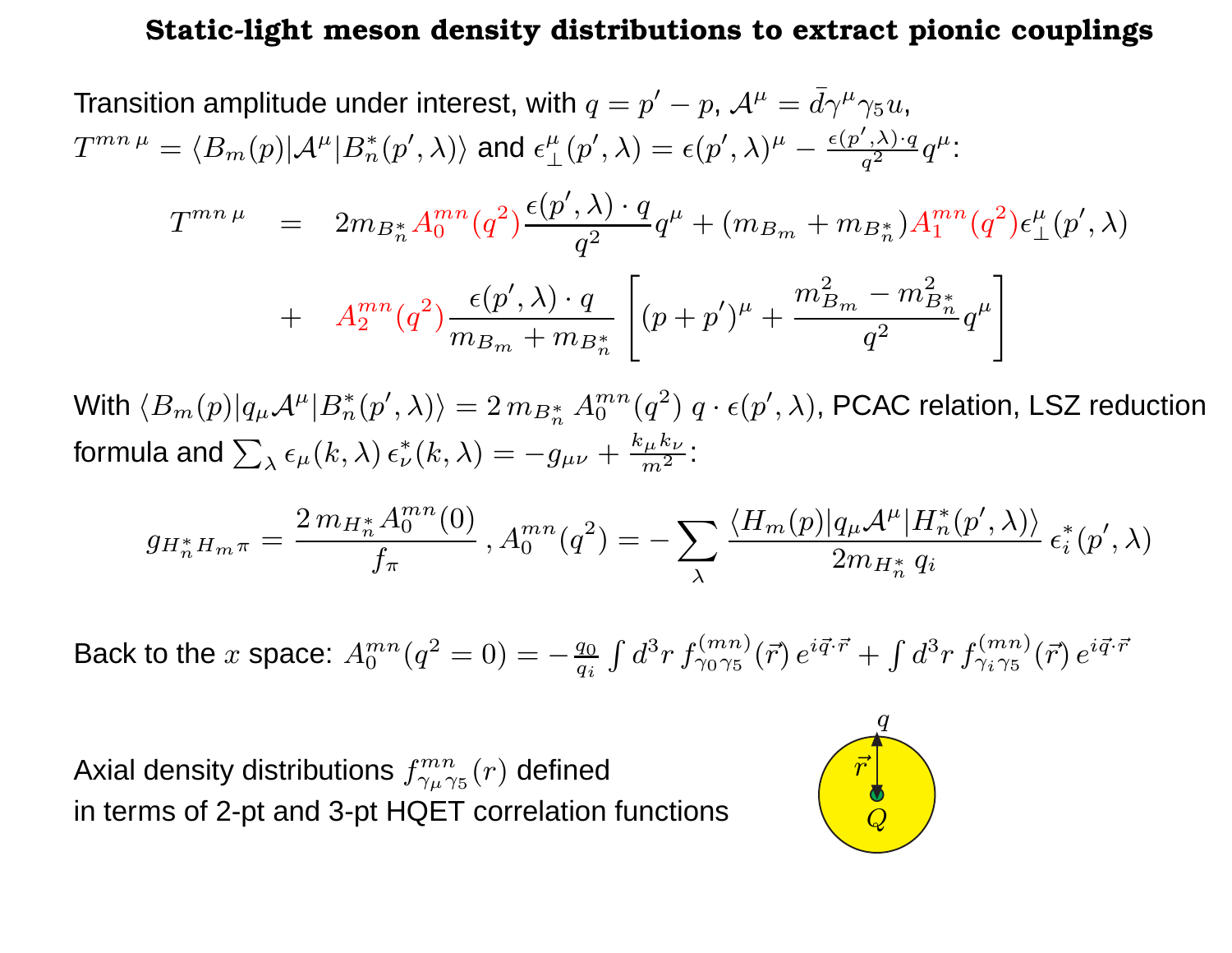Variational method: define an operator  $O^n_J$ [C. Michael, '85] [M. Lüscher and U. Wolff, '90] [B. B. *et al*, '09]  $J^P$  $_P$  weakly coupled to other states than  $|n\rangle$ 



– Compute an  $N\times N$  matrix of correlators  $C^{(2)}_{P(V),\;ij}(t)=\sum_{\vec{x},\vec{y}}% ^{\vec{y},\vec{y}}(\vec{y})\epsilon _{ij}(\vec{y})\epsilon _{ij}(\vec{y})\epsilon _{ij}(\vec{y})\epsilon _{ij}(\vec{y})$  $\langle \Omega | \mathcal{T} [O$  $_{P(V)}^{i}(\vec{x},t)O$  $\displaystyle{\frac{j}{P(V)}}$  $(\vec{y}, 0)]|\Omega\rangle$  $\, O \,$  $_{P(V)}^i(\vec{x},t)=\sum_{\vec{z}}% {(\vec{x},t)}(\vec{x},t)$  ${}_{\vec{z}}\bar{q}(\vec{x},t)[\Gamma$  $\times \Phi(|\vec{x})$  $[-\vec{z}$ <sup> $\hat{z}]$ </sup> $]$  ${}_{P(V)}^i q(\vec{z},t)$ 

– Solve the generalised eigenvalue problem $C^{(2)}_{P(V)}(t)\, v_{P(V),\,n}(t,t_0) = \lambda_{P(V),\,n}(t,t_0)\, C_p'$  $(t) \, v_P$  $P(V), n(t,t_0) = \lambda_P$  $\ _{P(V),\,n}(t,t_{0})\,C_{P(V)}^{(2)}$  $\left( t_{0}\right) v_{P}$  $P(V), n(t, t_0), \ \lambda_n(t, t_0) \sim e^{-t}$ E $n(t-t_0)$ 



Two ratio methods, GEVP and sGEVP [J. Bulava e*t al*, '11], built from 2-pt and 3-pt correlation functionsto extract  $f_{\gamma_\mu \gamma_5}^{(mn)}(r)$ :

$$
\mathcal{R}_{mn}^{\text{GEVP}}(t, t_1; r) = f_{\gamma_{\mu} \gamma_5}^{(mn)}(r) + \mathcal{O}\left(e^{-\Delta_{N+1,m} t_2}, e^{-\Delta_{N+1,n} t_1}\right), \Delta_{nm} = E_n - E_m
$$

$$
\mathcal{R}_{mn}^{\text{sGEVP}}(t, t_0; r) = f_{\gamma_\mu \gamma_5}^{(mn)}(r) + \mathcal{O}\left(t e^{-\Delta_{N+1,n}t}\right), \quad f_{\gamma_\mu \gamma_5}^{(mn)}(r) + \mathcal{O}\left(e^{-\Delta_{N+1,m}t}\right)
$$
\n
$$
n > m
$$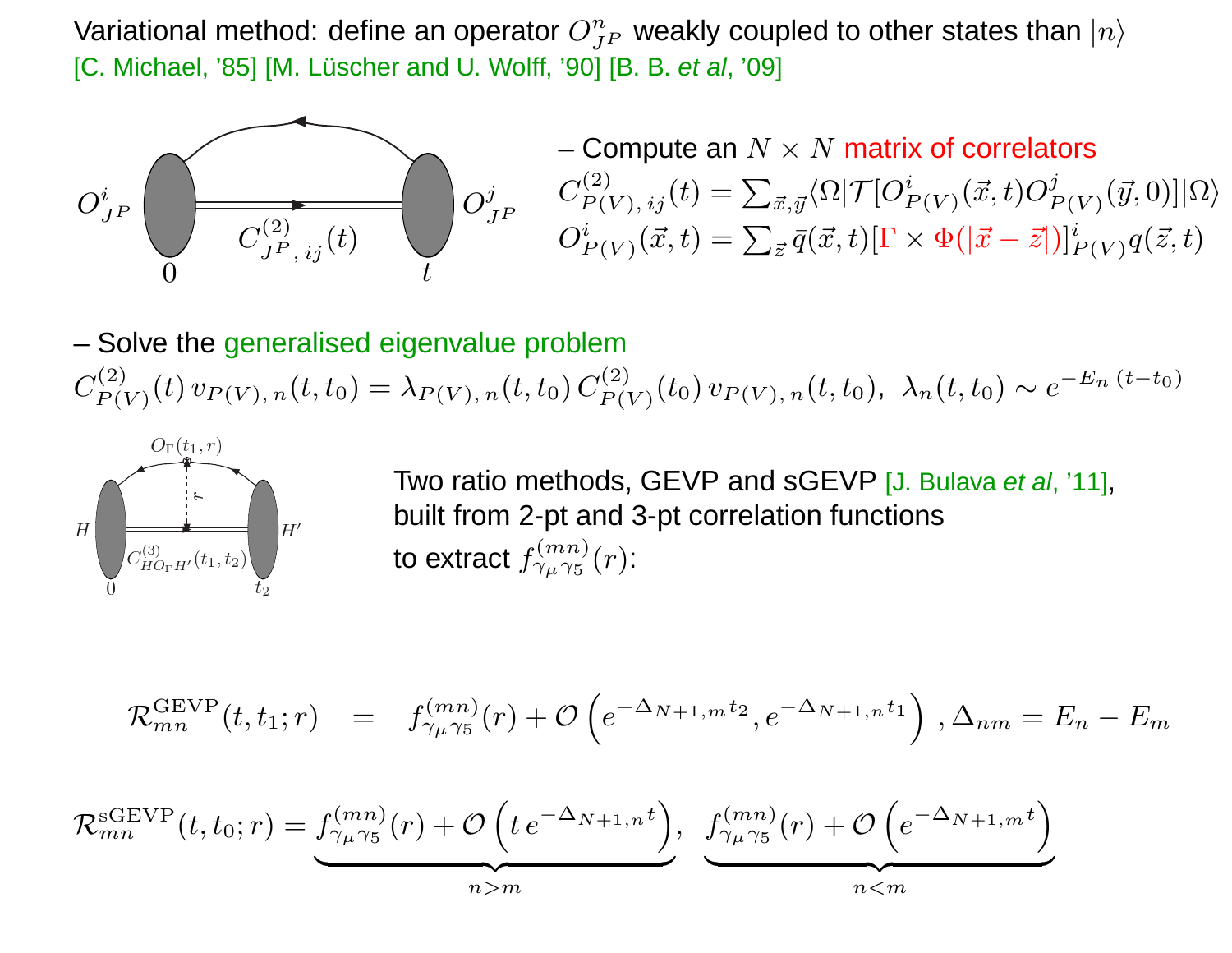#### Results

Lattice set-up:  $\mathcal{O}(a)$  improved Wilson-Clover (light quark), HYP2 (static quark)

|              | lattice        |        | $\overline{L^3} \times T$   | $a$ [fm] | $m_{\pi}$ [MeV] | $L m_\pi$      |
|--------------|----------------|--------|-----------------------------|----------|-----------------|----------------|
| CLS<br>based | A <sub>5</sub> | 5.2    | $32^3 \times 64$            | 0.075    | 330             | $\overline{4}$ |
|              | <b>B6</b>      |        | $48^3 \times 96$            |          | 280             | 5.2            |
|              | D <sub>5</sub> | 5.3    | $\overline{24^3} \times 48$ | 0.065    | 450             | 3.6            |
|              | E <sub>5</sub> |        | $32^3 \times 64$            |          | 440             | 4.7            |
|              | F <sub>6</sub> |        | $48^3 \times 96$            |          | 310             | 5              |
|              | <b>N6</b>      | 5.5    | $\overline{48^3\times 96}$  | 0.048    | 340             | $\overline{4}$ |
|              | Q <sub>1</sub> | 6.2885 | $\overline{24}^3 \times 48$ | 0.06     |                 |                |
|              | Q2             | 6.2885 | $32^3 \times 64$            | 0.06     |                 |                |

Basis of interpolating fields ( $4\times4$  matrix of correlators) large enough to well isolate the<br>sround atote and the first evoited atote ground state and the first excited state.

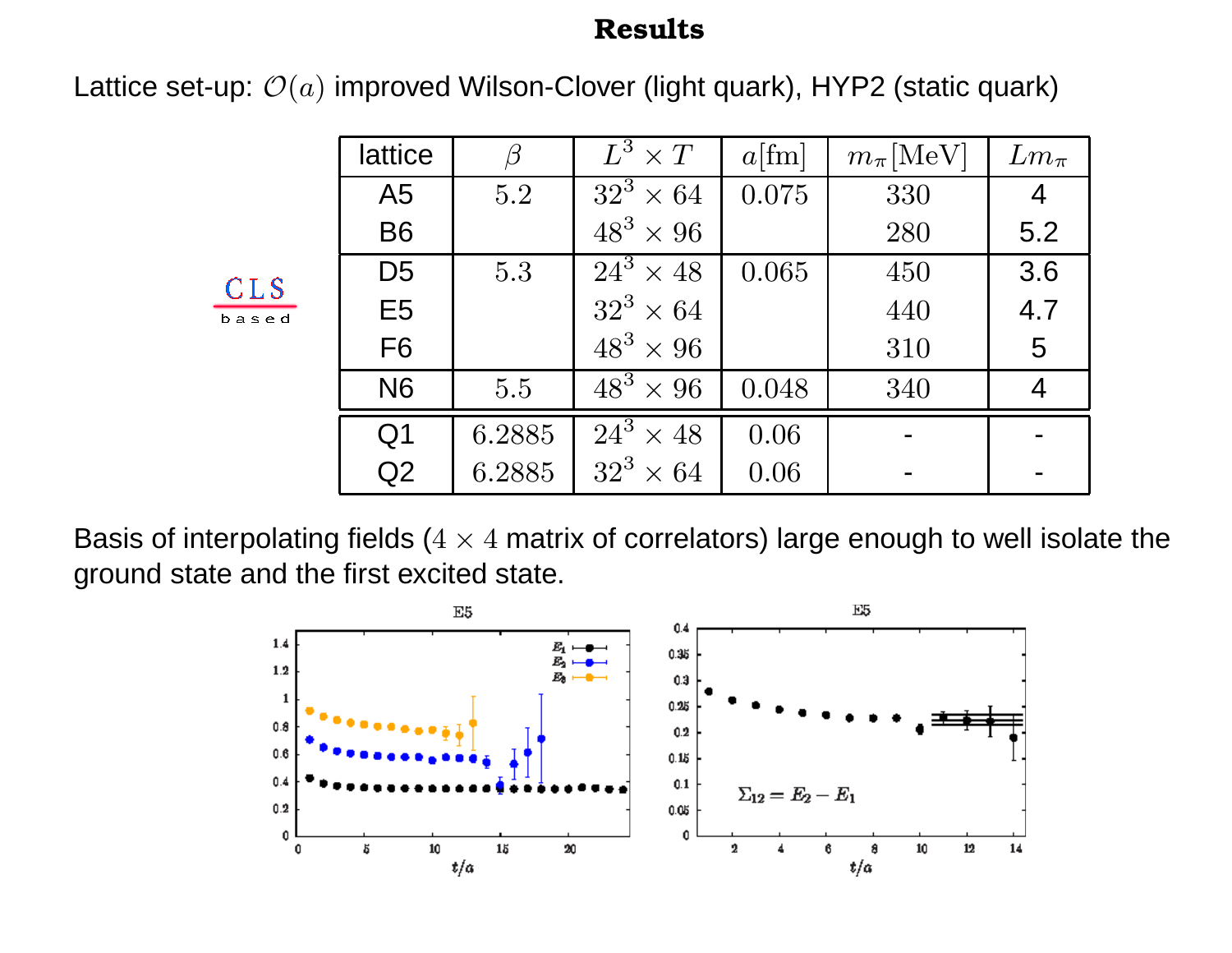Spatial component of the axial density distributions: systematics from excited states, finite-volume effects and cut-off effects taken into account



 $f_{\gamma_i\gamma_5}^{11}(r)$ : positive everywhere;  $f_{\gamma_i\gamma_5}^{12}(r)$ : there is a node;  $f_{\gamma_i\gamma_5}^{22}(r)$ : almost positive, negative part interpreted by relativistic effects

Techniques employed also for the charge density distribution  $f_{\gamma_0}^{mn}(r)$ 



Including  $Z_V$ ,  $\int dr\, r^2$  $^{2}f_{\gamma_{0}}^{11}(r)$  compatible with 1.  $\int dr\, r^{2}$  ${}^2f_{\gamma_0}^{12}(r)$  compatible with 0.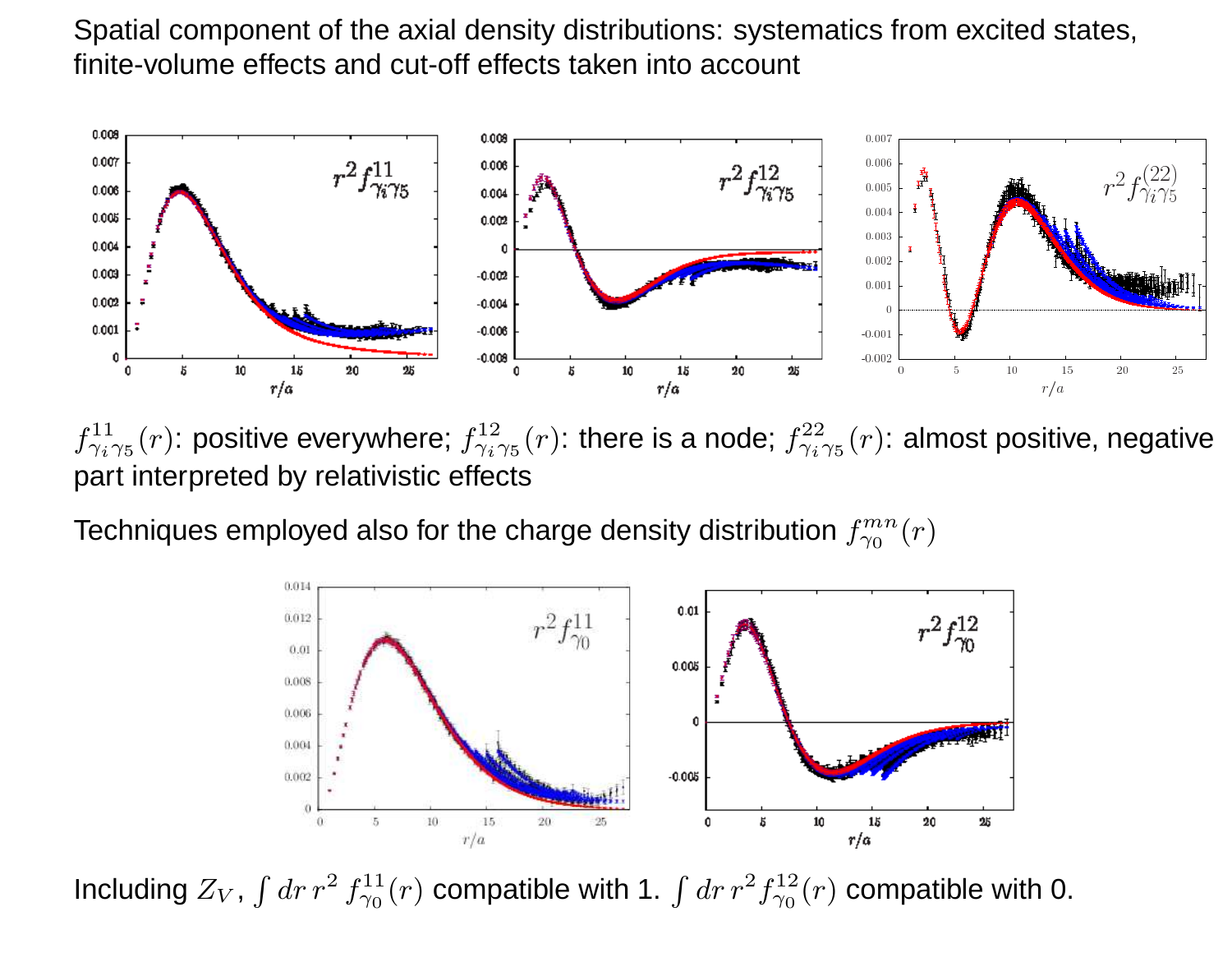Summation over  $r$  of  $f_{\gamma_i\gamma_5}^{mn}(r)$  to get  $g_{mn}.$  After renormalisation, a continuum and chiral extrapolation is possible:  $\overline{g}_{nm}(a, m_\pi) = \overline{g}_{nm} + C_1\,a^2 + C_2\,m_\pi^2/\left(8\pi f_\pi^2\right)$ 

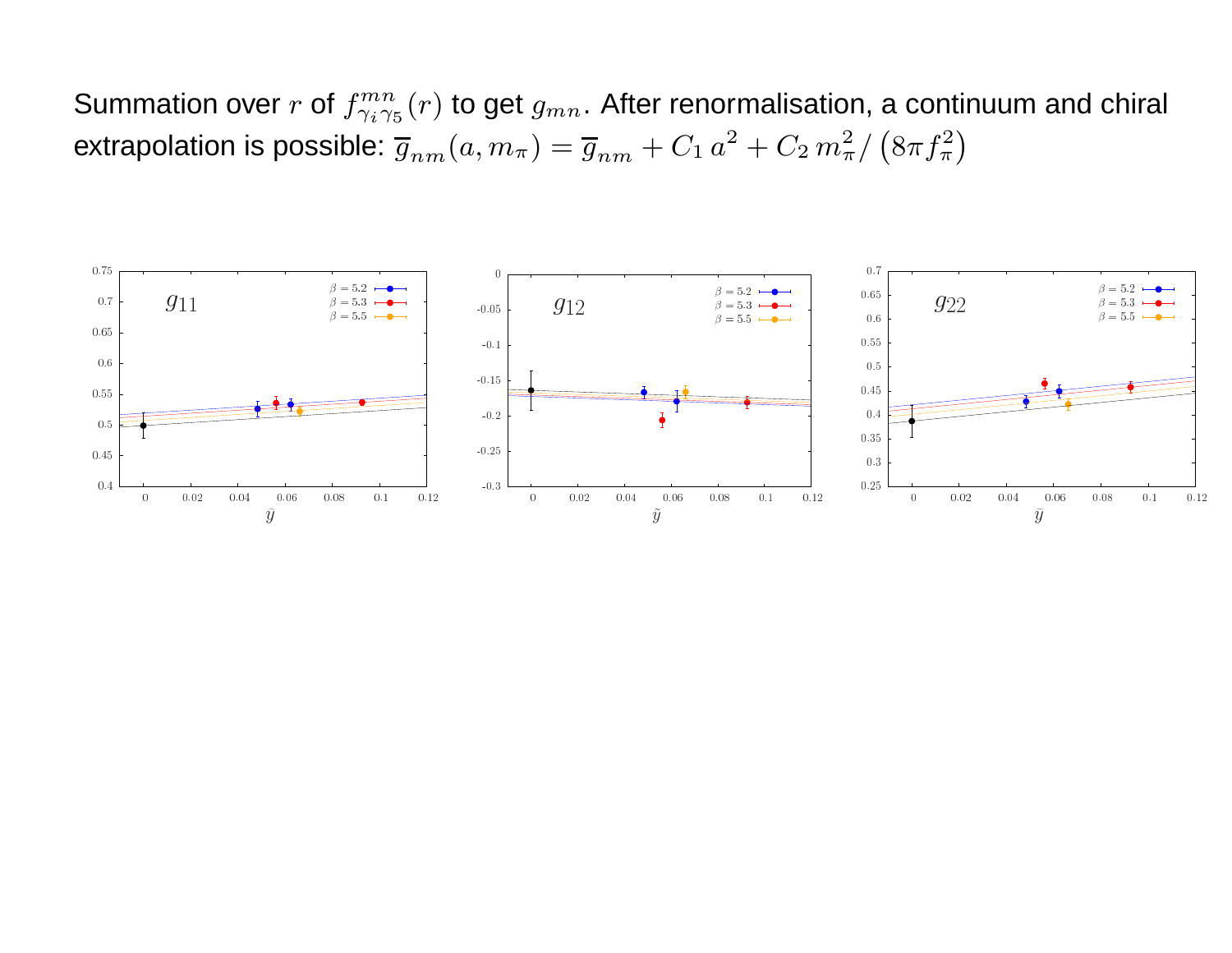Time component of the axial density distribution: systematics more tricky to estimate



Distribution odd in  $r_\parallel$ , along the vector meson polarisation

Matrix elements obtained at  $q$  after a Fourier transform of the distributions to get  $g_{B^{\ast'}}{}_{B\pi}$ 

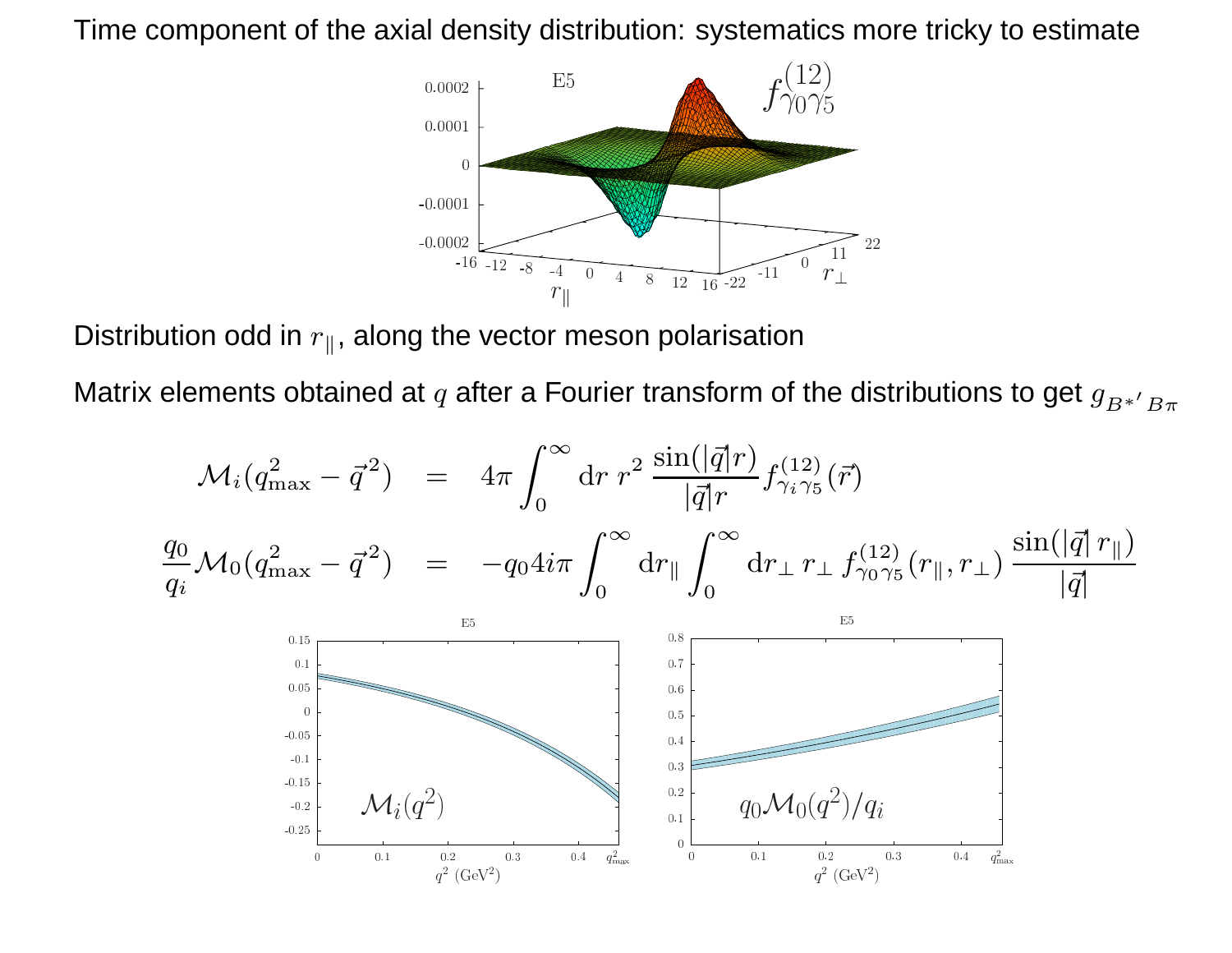Lattice results and comparison with quark models (*à la* Bakamjian-Thomas/Godfrey-Isgur, Dirac) [A. Le Yaouanc, orivate communication]



 $A_0^{12}(q^2=0) =$ Extrapolation of  $A_0^{12}(q^2=0)$  to the physical point:  $-\frac{q_0}{q_i} {\cal M}_0(q^2=0) + {\cal M}_i(q^2=0)$  $A_0^{12}(0,m_\pi^2$  $(\frac{2}{\pi}) = D_0 + D_1 a^2$  $^2+D_2m_\pi^2$  $\frac{2}{\pi}/(8\pi f_\pi^2$  $\binom{2}{\pi}$ 

Normally,  $\mathcal{O}(a)$  effects at  $q^2$  $^{2}\neq q_{\rm n}^{2}$  max,not visible in our data.

 $A_0^{12}$  $_0^{12}(0) =$  $0.173(31)_{\rm stat}(16)_{\rm syst},\quad g_{B^{*\prime}B\pi}=-15.9(2.8)_{\rm stat}(1.4)_{\rm syst}$ 

Quenched result ( $m_q=m_s$ ):  $A_0^{\rm 12}$  $_0^{12}(0) =$  $0.143(14)$ 

|                           | Latt              |               | BT                |               |                 |          |
|---------------------------|-------------------|---------------|-------------------|---------------|-----------------|----------|
|                           | $4\,\mathrm{max}$ |               | $4\,\mathrm{max}$ |               | $q_{\rm max}^-$ |          |
| $q_0 {\cal M}_0(q^2)/q_i$ | 0.402(54)(27)     | 0.237(27)(28) |                   | $0.252$ 0.173 | 0.219           | 0.164    |
| $\mathcal{M}_i(q^2)$      | $-0.172(16)(6)$   | 0.064(9)(13)  | . -0.103          | 0.05          | $-0.223$        | $-0.056$ |

Lattice:  $q_0=0.701(65)$  GeV

Bakamjian-Thomas with Godfrey-Isgur potential:  $q_0=0.538$  GeV

Dirac:  $q_0=0.576$  GeV

global sign of hadronic matrix elements fixed with conventions  $f_B>0$  and  $f_{B^{\ast\prime}}>0$ 

Qualitative agreement between lattice and quark models:  $q_0 {\cal M}_0/q_i$  dominates in  $A_0^{12}(q^2)$  $^{2})$ and explains why  $A_0^{12}(q^2=0) < 0.$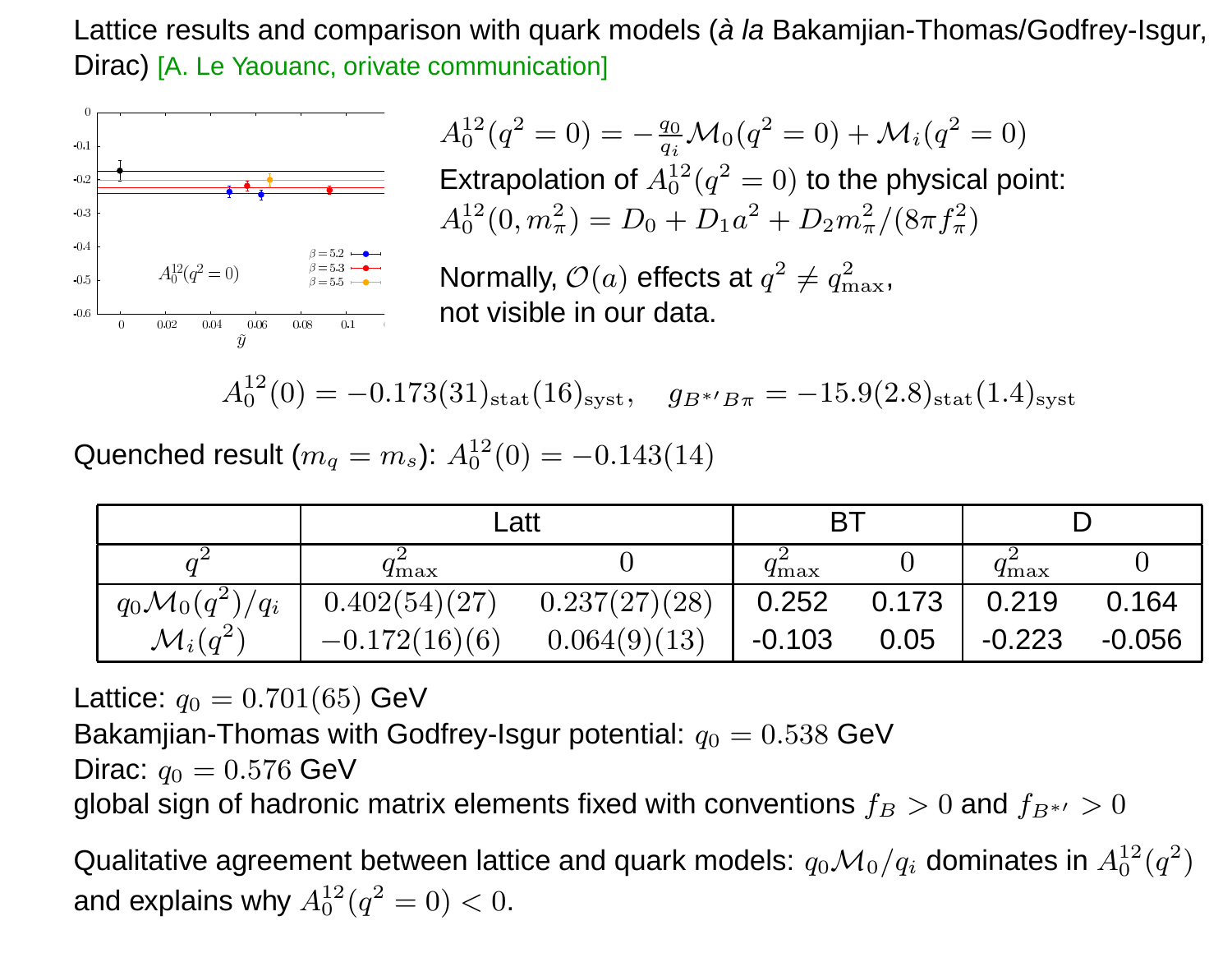## ${\bf P}$ ion couplings to  $B^*_0$

 Heavy Meson Chiral Perturbation Theory is often used to extrapolate lattice data in theheavy-light sector.

Example on  $f_B$ :

$$
f_B \sqrt{\frac{m_B}{2}} (y, a, \delta) = A \left[ 1 - \frac{3}{4} \frac{1 + 3\hat{g}^2}{2} (y \ln y - y^{\text{exp}} \ln y^{\text{exp}}) \right] + C (y - y^{\text{exp}}) + D^{\delta} a^2
$$



$$
\mathcal{L}_{HM\chi PT} = \frac{f_{\pi}^2}{8} \text{Tr}(\partial^{\mu} \Sigma \partial_{\mu} \Sigma^{\dagger}) + i \text{Tr}(Hv \cdot \mathcal{D}\bar{H}) + i \text{Tr}(Sv \cdot \mathcal{D}\bar{S}) \n+ i\hat{g} \text{Tr}(H\gamma_{\mu}\gamma_5 \mathcal{A}^{\mu}\bar{H}) + i\tilde{g} \text{Tr}(S\gamma_{\mu}\gamma_5 \mathcal{A}^{\mu}\bar{S}) + ih \text{Tr}(S\gamma_{\mu}\gamma_5 \mathcal{A}^{\mu}\bar{H})
$$

 $H : j^P = \frac{1}{2}^-$  heavy-light meson doublet  $S : j^P = \frac{1}{2}^+$  heavy-light meson doublet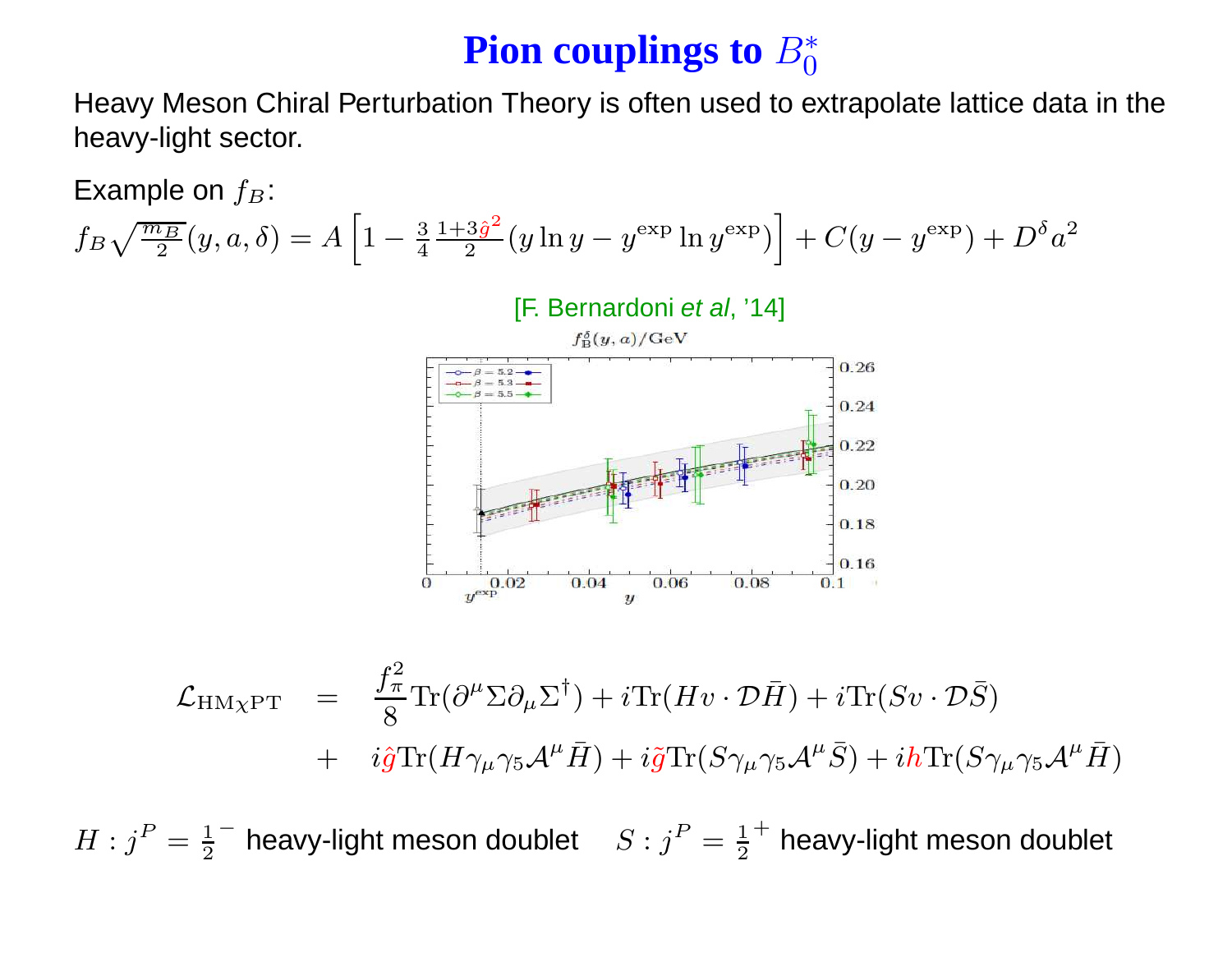$$
\Gamma(B_0^{*0} \to B^+\pi^-) = \frac{1}{8\pi} g_{B_0^*B\pi}^2 \frac{|\vec{q}_{\pi}|}{m_{B_0^*}^2}
$$

$$
|\vec{q}_{\pi}| = \frac{\sqrt{[m_{B_0^*}^2 - (m_B + m_{\pi})^2][m_{B_0^*}^2 - (m_B - m_{\pi})^2]}}{2m_{B_0^*}}
$$
HM<sub>X</sub> PT:  $\Gamma(B_0^* \to B^+\pi^-) = \frac{h^2}{8\pi f_{\pi}^2} \frac{m_B}{m_{B_0^*}^3} \left(m_{B_0^*}^2 - m_B^2\right)^2 |\vec{q}_{\pi}|$ 
$$
g_{B_0^*B\pi} = \sqrt{\frac{m_B}{m_{B_0^*}}} \left(m_{B_0^*}^2 - m_B^2\right) \frac{h}{f_{\pi}}
$$



 $B_0^*$ 

B

Extract  $h$  from the density distribution [D. Becirevic *et al*, '12]  $A_+(\delta^2 - q_\pi^2) = 4\pi \int_0^\infty r^2 dr \frac{\sin(q_\pi r)}{q_\pi r} f_{PAS}(r)$  $\delta = m_{B_0^*} - m_B \quad f_{PAS}(r) = \langle B|[\bar{q}\gamma_0\gamma_5q](r)|B_0^*\rangle$  $\vec{q}_\pi = (0,0,\delta)$ 

We have followed another strategy, valid near thresholds [C. McNeile *et al*, '01; '03; '04]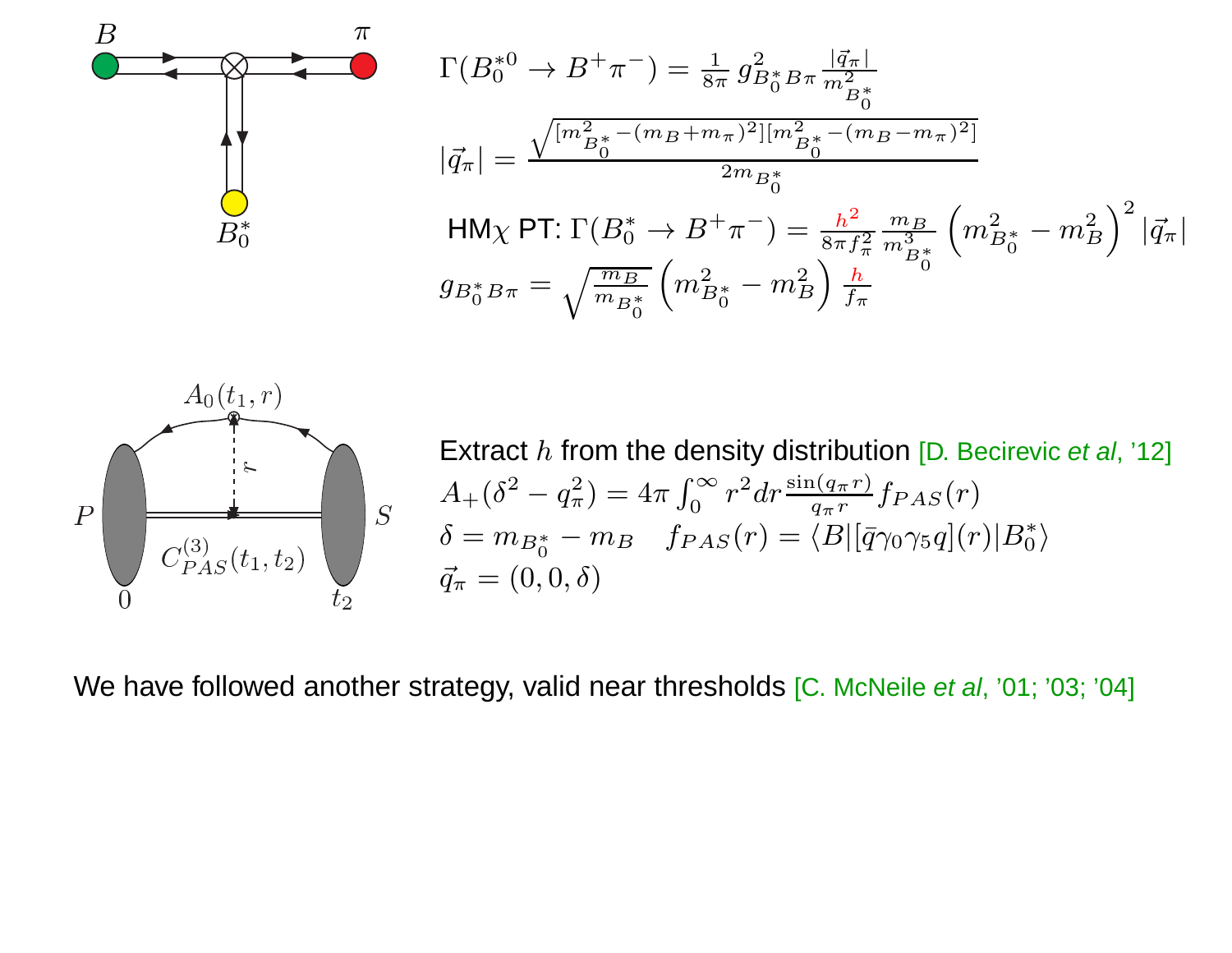

We consider the ratio  $C^{(2)}_{B_0^* \, B \pi}(t)/\sqrt{C^{(2)}_{B_0^* \, B_0^*}(t) C^{(2)}_{B \pi \, B \pi}(t)}$  $\langle \pi^+(q_\pi) B^-(p) | B_0^{*0}(p') \rangle = g_{B_0^* B \pi} = \sqrt{m_B m_{B_0^*}}$  $\frac{1}{\sqrt[8]{\pi^8}}\frac{m_{B_0^*}^2-m_B^2}{m_{B_0^*}^2}\frac{h}{f_\pi}$ Fermi golden rule:  $\Gamma(B_0^* \to B^- \pi^+) = 2\pi \, |\langle \pi^+(q_\pi) B^-(p) | B_0^{*0}(p') \rangle|^2 \, \rho$ 

$$
\rho(E_{\pi}) = \frac{L^3}{(2\pi)^3} 4\pi \vec{q}_{\pi}^2 \frac{dq_{\pi}}{dE_{\pi}} = \frac{L^3}{2\pi^2} |\vec{q}_{\pi}| E_{\pi}
$$

$$
\frac{\Gamma(B_0^* \to B^- \pi^+)}{q_{\pi}} = \frac{1}{\pi} \left(\frac{L}{a}\right)^3 (aE_{\pi}) |a \langle \pi^+(q_{\pi}) B^-(p) | B_0^*(p') \rangle|^2
$$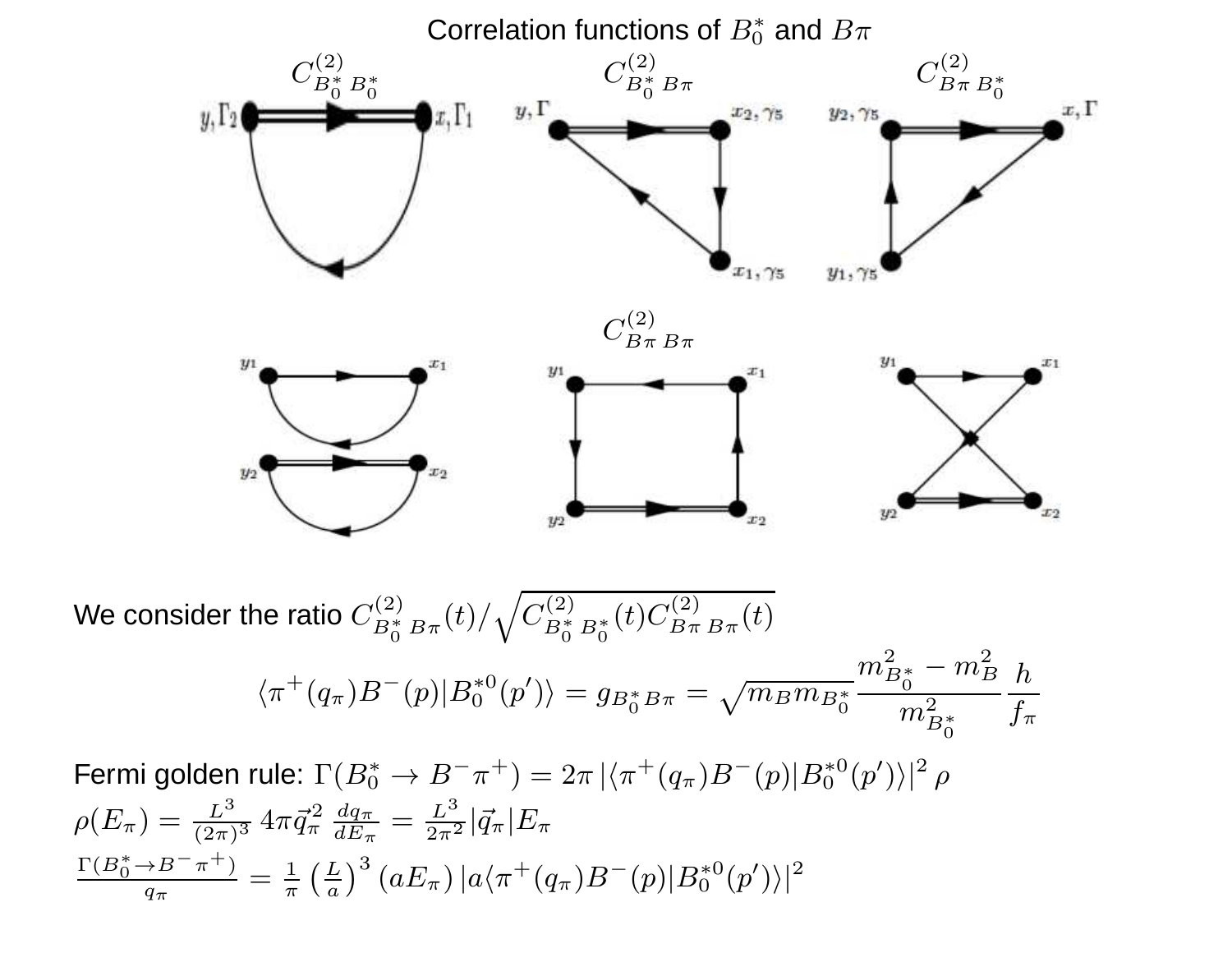$$
C_{B_0^* B \pi}^{(2)}(t) = \sum_{t_1} \langle 0 | \mathcal{O}^{B_0^*} | B_0^* \rangle x \langle B \pi | \mathcal{O}^{B \pi} | 0 \rangle e^{-m_{B_0^*} t_1} e^{-E_{B \pi} (t - t_1)} + \mathcal{O}(x^3) + \text{excited states}
$$

Assumption: small overlaps  $\langle 0|\mathcal{O}^{B_{0}^{\ast}}|B\pi\rangle$  and  $\langle 0|\mathcal{O}^{B\pi}|B_{0}^{\ast}\rangle$  $x = |a\langle \pi^+(q_\pi)B^-(p)|B_0^{*0}(p')\rangle| \quad \langle n|m\rangle = \delta_{mn}$ 

Close to the threshold  $m_{B_0^*}\approx E_{B\pi}$ :

 $C^{(2)}_{B_0^* B\pi}(t)=\langle 0|\mathcal{O}^{B_0^*}|B_0^*\rangle x\langle B\pi|\mathcal{O}^{B\pi}|0\rangle\times te^{-m_{B_0^*}t}+\mathcal{O}(x^3)+$  excited states

$$
R(t) = \frac{C_{B_0^* B \pi}^{(2)}(t)}{\left(C_{B_0^* B_0^*}^{(2)}(t) C_{B \pi B \pi}^{(2)}(t)\right)^{1/2}} \approx A + xt
$$

Further away from the threshold,  $R(t)$  goes in  $t\longrightarrow$  $\rightarrow \frac{2}{\Delta} \sinh\left(\frac{\Delta}{2}t\right) = t + \frac{\Delta^2 t^3}{24} + \mathcal{O}(\Delta^4),$  $\Delta = m_{B_0^*} - E_{B\pi}$ 

Excited states are suppressed by solving <sup>a</sup> GEVP.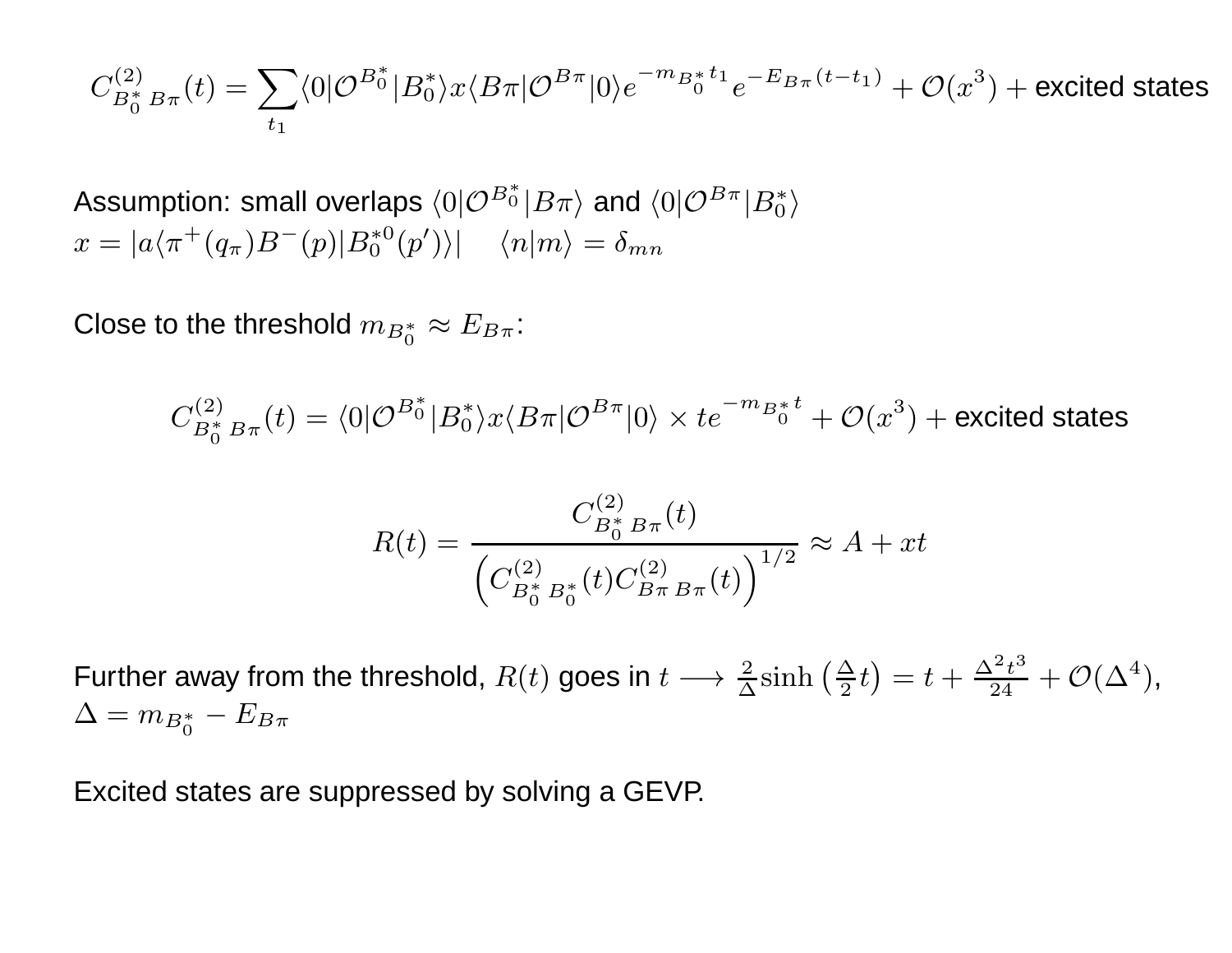| י די    |     | $a$ [fm] | L/a | $m_{\pi}$ [MeV] |
|---------|-----|----------|-----|-----------------|
| ل يا ر  | 5.2 | 0.075    | 48  | 280             |
| a s e d | 5.3 | 0.065    | 32  | 440             |
|         |     |          | 48  | 310             |
|         | 5.5 | 0.048    | 48  | 340             |



Several chiral extrapolations to get  $h$  (Cste, LO, NLO( $H$ ), NLO( $H, \, S$ ))

 $\mathbf b$ 

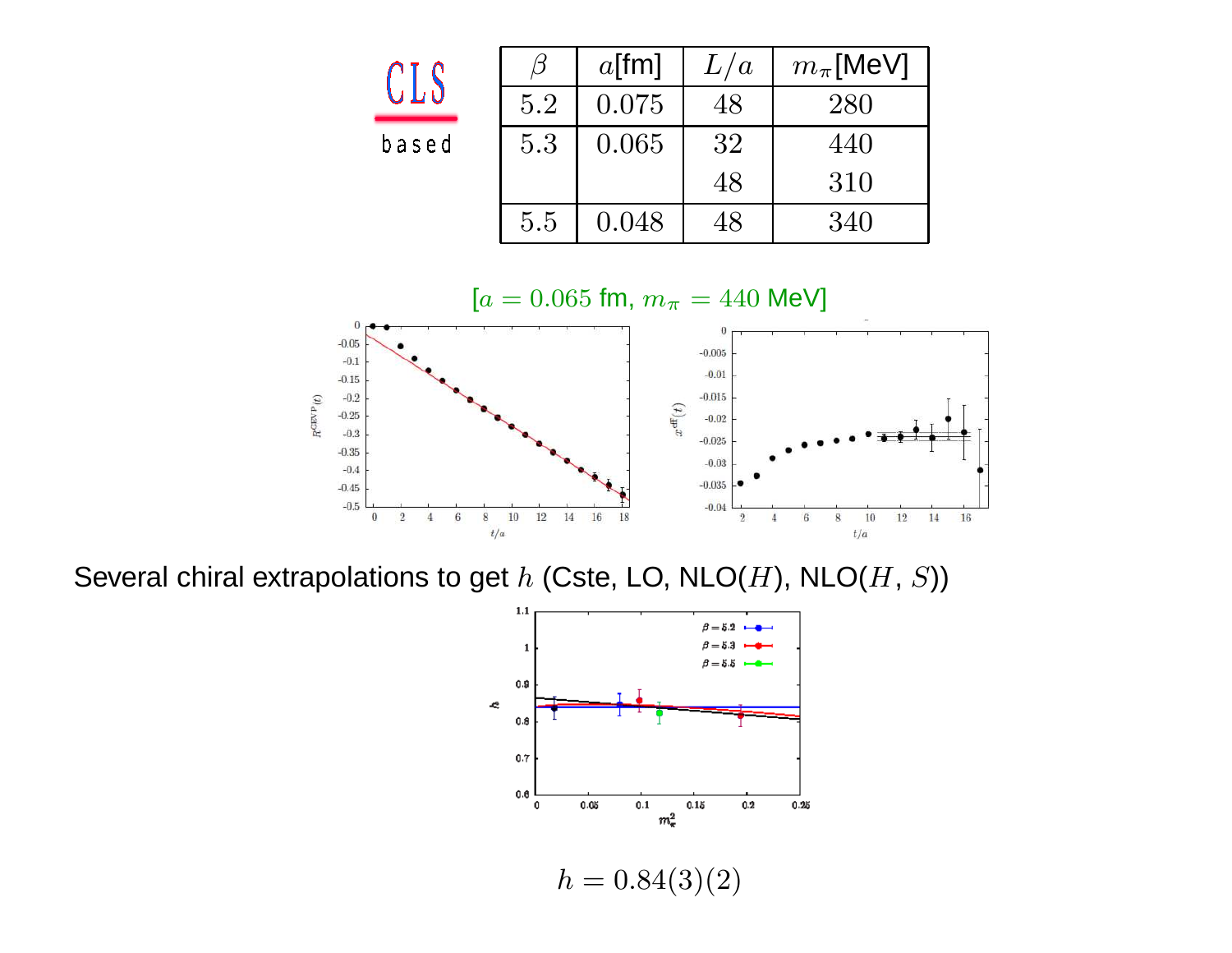#### Collection of results



Different ways to get  $h\colon\Gamma(D_0^*),$  phase shift in  $D\pi$  scattering state (small  $1/m_c$  corrections), QCD sum rules, density distribution, transition at the threshold  $m_{B_0^*}\approx E_{B\pi}$ 

Adler-Weisberger sum rule:  $\sum_{\delta} |X_{\delta\to B}|^2 = 1 \hspace{4mm}\Gamma({\cal I}\to {\cal F}\pi) = \frac{1}{2\pi f_\pi^2} \frac{|\vec{q}|^3}{2j_{\cal I}+1} |X_{{\cal I}\to {\cal F}}|^2$ With  $\hat{g} \sim 0.5$ , it is almost saturated by  $B^*$  and  $B^*_0.$ 

 $h$  is pretty large, some care is required in the application of  $\mathsf{HM}\chi\mathsf{PT}$  for pion masses close to  $m_{B_0^*}-m_B\sim 400$  MeV:  $B$  meson orbital excitations degrees of freedom can not be neglected in chiral loops.